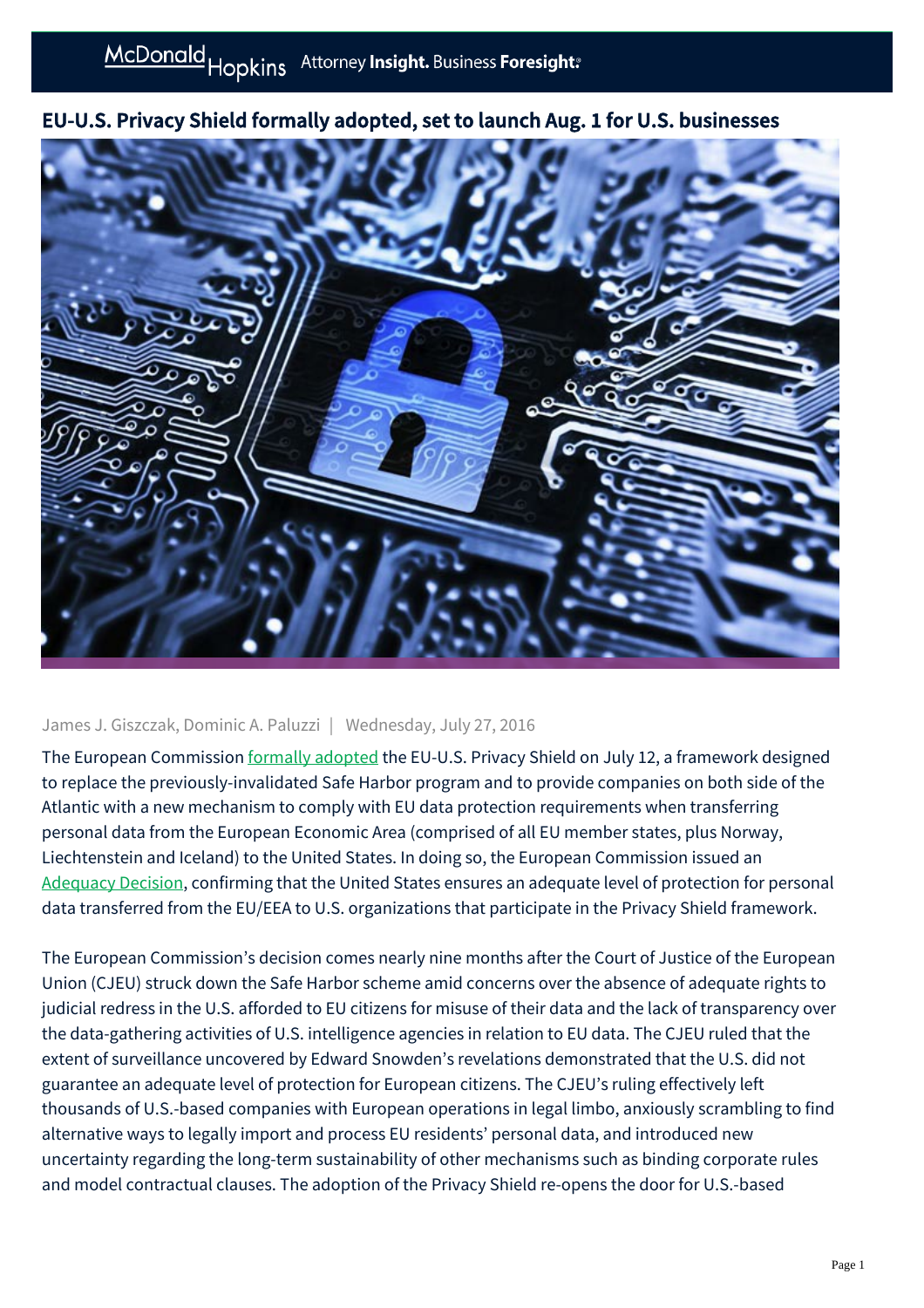companies to once again receive, store, process, use and share personal data originating from the EU/EEA through a simpler mechanism to comply with EU data protection requirements in lieu of using binding corporate rules or model contractual clauses.

### The self-certification process

Similar to the Safe Harbor framework, U.S. businesses wishing to import personal data from the EU/EEA under the Privacy Shield will be required to self-certify with the U.S. Department of Commerce on an annual basis that their privacy practices comply with the Privacy Shield principles. Companies may begin self-certifying on Aug. 1, 2016.

Companies must also publicly declare their commitment to complying with the Privacy Shield principles, and publicly disclose and fully implement their Privacy Shield compliant privacy policies. It is important to note that these companies must verify that their privacy policy is effective **prior** to self-certification. To ensure compliance, organizations must, for example, implement employee training procedures, conduct periodic compliance reviews, and provide means by which any complaints relating to their processing of personal data are dealt with effectively. The Department of Commerce will then maintain and publish an authoritative list of U.S. organizations that have self-certified to the Department of Commerce and declared their commitment to adhere to the framework's principles (the Privacy Shield List), as well as a list of companies that have been removed from the Privacy Shield List because of voluntary withdrawal or persistent failure to comply.

The Department of Commerce has published a guide to self-certification to assist companies as they review the framework and prepare to self-certify, which can be found [here.](https://www.commerce.gov/sites/commerce.gov/files/media/files/2016/how_to_join_privacy_shield_sc_cmts.pdf)

### Key protections afforded by the Privacy Shield

The Privacy Shield was designed to address and improve on the issues raised by the CJEU in its landmark decision handed down last October. Although the Privacy Shield implements certain principles, similar to Safe Harbor, it differs in several respects. The new framework establishes seven Privacy Shield Principles (notice, choice, access, security, onward transfers, data integrity/purpose limitation and redress) and 16 Supplemental Principles, resulting in:

- Stronger obligations on U.S. companies handling personal data
- Defined means of redress available for EU citizens
- Enforcement commitments from U.S. agencies
- Clearer safeguards and transparency obligations imposed on possible access by U.S. government agencies to personal data transferred under the new arrangement
- Continued monitoring of the program itself

### **STRONG OBLIGATIONS ON U.S. ORGANIZATIONS HANDLING EUROPEANS' PERSONAL DATA**

The Privacy Shield imposes strong obligations on companies that transfer EU citizens' data to the U.S. In particular, the Shield provides for regular reviews of companies' data protection practices, stricter conditions for the onward transfer of personal data and restrictions around data retention.

- New Privacy Shield policy requirements. A simple statement of participation in the program alone will no longer be acceptable. In addition to providing a declaration of a company's commitment to comply with the Privacy Shield Principles, the company's Privacy Shield policies must include:
	- $\circ$  A link to the Privacy Shield website and a link to the website or complaint submission form of the EU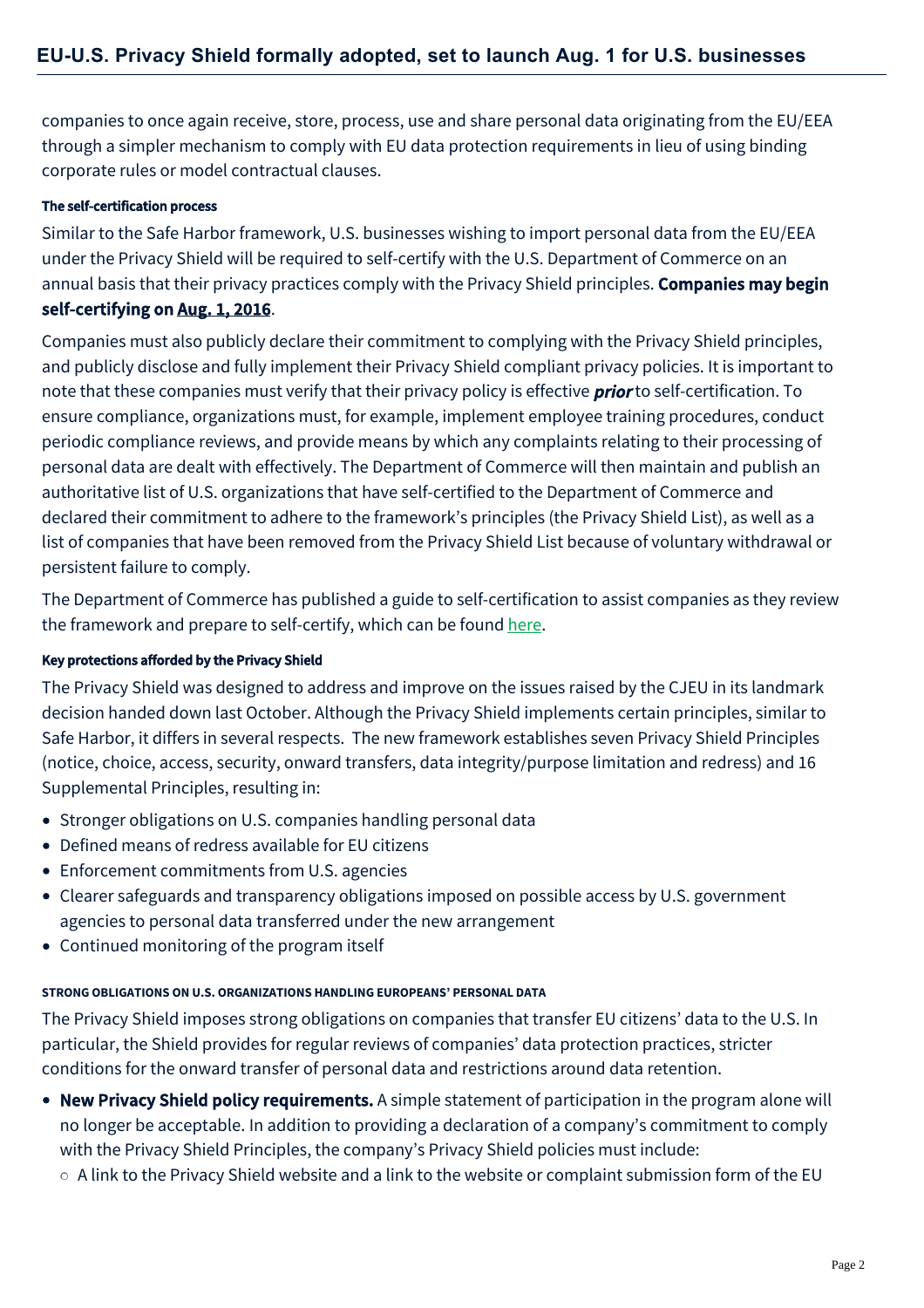data protection authority or independent US complaints-handling body appointed to help resolve disputes; and

- $\circ$  Statements regarding (i) an individual's rights under the program, (ii) which enforcement authority has jurisdiction over the company's compliance with the Privacy Shield framework, (iii) a new arbitration right, (iv) disclosure to public authorities, and (v) the company's liability for noncompliant onward transfers.
- Heightened restrictions on onward transfers. The conditions and accountability for onward transfers of data to third parties have been tightened.
	- $\circ$  Privacy Shield-certified companies will be liable for any onward transfer of the data (for example, to an HR service provider) and must revise agreements with any third party recipients to ensure that they adhere to the same privacy safeguards that the certified company has put into place. The requirement to provide the same level of protection as guaranteed by the Privacy Principles applies equally to all parties involved in the processing, even when a third party recipient of personal data transfers such data to another third party (e.g., a sub-processor). The Department of Commerce also has the right to require a company to provide a summary of the company's onward transfer contractual provisions for its review.
	- $\circ$  Privacy Shield certified companies must contractually obligate the third party recipient of personal data to:
		- Notify the certified company if the recipient is unable to apply the same level of protection that the Privacy Shield certified organization has promised to provide (in such instances, the certified company must notify affected individuals); and
		- Delete or de-identify personal information if such information is no longer relevant to the purposes for which it was initially processed.

# Grace period (exception)

- $\circ$  If a U.S. company already has pre-existing commercial relationships with third parties and selfcertifies to the Privacy Shield within the first two months of the framework taking effect (i.e., until Sept. 12, 2016), it will be granted a *nine-month grace period* to ensure that its contracts with third party processors conform to the new Privacy Shield requirements.
- Data retention limitations. Privacy Shield companies may keep personal data only as long as this serves the purpose the data was collected for. Additionally, these program participants must contractually obligate third parties to delete or de-identify personal information if such information is no longer relevant to the purposes for which it was initially processed.
- Restrictions when leaving the Privacy Shield. A company leaving the Privacy Shield must delete the information collected under the framework or certify with the Department of Commerce that it will continue to process the information in accordance with the Privacy Shield Principles.

### ROBUST OVERSIGHT AND ENFORCEMENT MECHANISMS

The intent behind the Privacy Shield is to transform the oversight system from self-regulating to one that is more responsive and proactive. As discussed above, companies wishing to import personal data from the EU/EEA will need to commit to robust obligations on how personal data is processed and individual rights are guaranteed. The certification and annual recertification process will remain unchanged, but the Department of Commerce will actively monitor compliance and conduct ongoing audits of program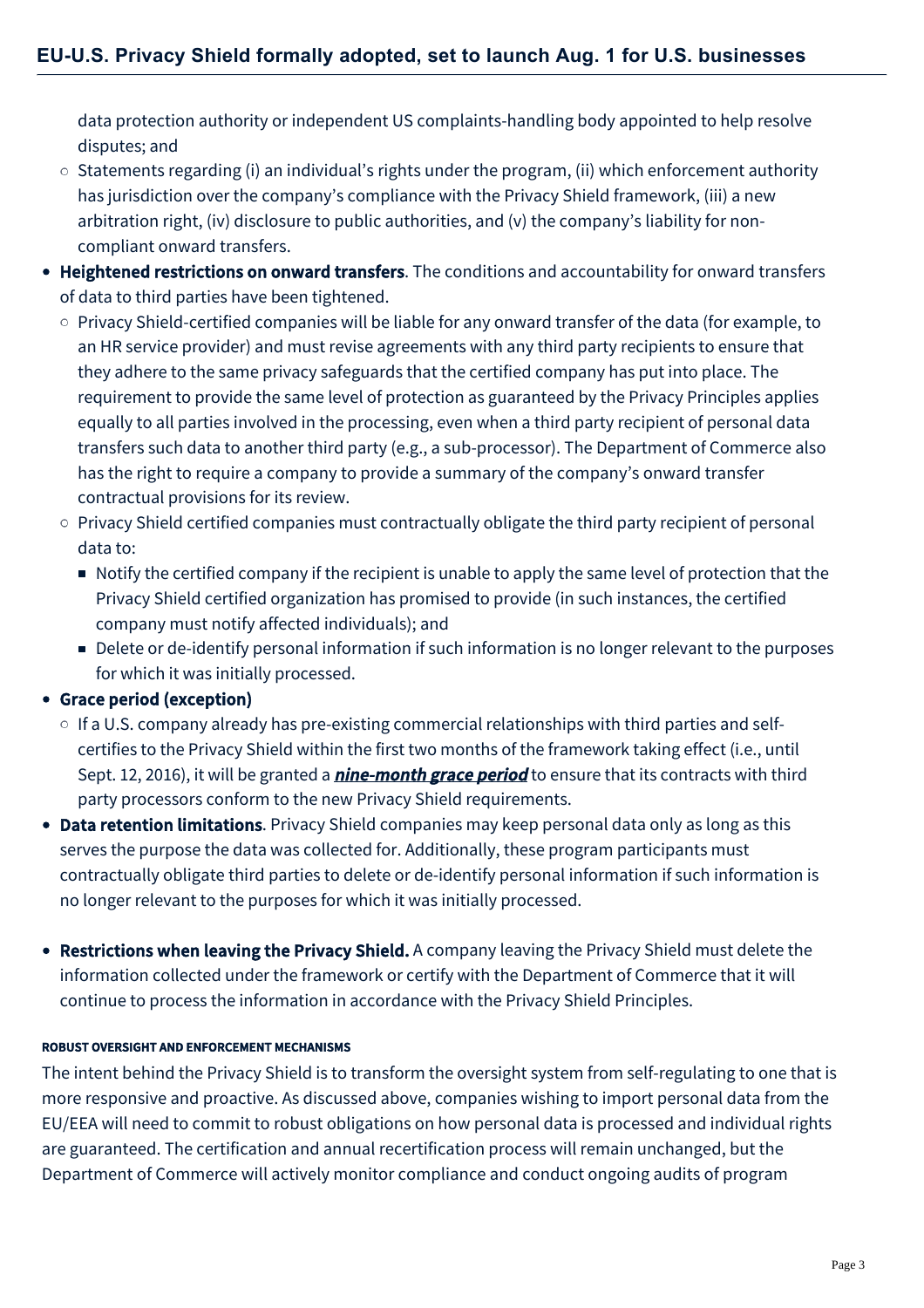participants through detailed questionnaires and/or on the basis of specific complaints or other evidence of non-compliance. These reviews could lead to sanctions or removal from the Privacy Shield List by the Department of Commerce in case of non-compliance. Secondly, the Department of Commerce will maintain an updated list of current members and will ensure that U.S. organizations that are no longer registered on the list nonetheless continue to apply the Privacy Shield Principles to EU personal data received when they were registered for as long as they continue to retain such data.

While organizations included on the Privacy Shield List will be subject to "regular and rigorous monitoring" by the Department of Commerce, the Shield's Privacy Principles will be legally binding and enforceable by the FTC under U.S. law, specifically Section 5 of the FTC Act, which prohibits "unfair or deceptive acts or practices in or affecting commerce." Therefore, any Privacy Shield certified organization that fails to live up to the promises stated in its policy statement will run the risk of having an enforcement action brought against it by the FTC. Any organization that persistently fails to comply with the Privacy Principles will be removed from the Privacy Shield List and will be required to return or destroy any personal data collected under the Privacy Shield. Additionally, the FTC will maintain a "wall of shame" for companies that are subject to FTC or court orders in Privacy Shield cases.

#### **EFFECTIVE PROTECTION OF EU CITIZENS' RIGHTS WITH SEVERAL VIABLE REDRESS MECHANISMS**

EU citizens who believe that their data has been misused under the Privacy Shield framework will have access to a number of affordable and accessible dispute resolution mechanisms. These include the right of a data subject to:

- Lodge a complaint with the U.S. self-certified organization itself, which must respond to an individual within 45 days.
- Lodge a complaint directly to an independent dispute resolution body (i.e., alternative dispute resolution, "ADR") designated by the U.S. organization to investigate and resolve individual complaints, and to provide recourse free of charge to the individual, to the extent such complaint cannot be resolved by the organization itself. Participants must include the details of the independent dispute resolution body in their privacy policy and provide a link to the website of that ADR provider.
- Lodge a complaint to their "home" (local) DPA, who will then work with the Department of Commerce and/or the FTC to ensure that unresolved complaints are investigated and resolved expeditiously. Both the Department of Commerce and the FTC have committed themselves to work with European DPAs to receive, review, and respond within 90 days to complaints lodged in the EU. In addition, any U.S. selfcertifying company handling human resources data from the EU/EEA must comply with any decisions from the competent DPA with respect to this type of data.
- As a last resort, invoke binding arbitration by the "Privacy Shield Panel," which is made up of at least 20 arbitrators designated by the Department of Commerce and the Commission with experience in U.S. privacy- and EU data-protection law. The Panel will be able to take binding decisions against U.S. selfcertified companies. Several "consumer-friendly" features (e.g., no cost, possibility to participate by video-conference, free-of-charge translation and interpretation services) ensure that individuals are not discouraged from making use of the Panel.

Additional avenues for judicial redress may be available under the laws of the U.S., which provide for legal remedies under tort law and in cases of fraudulent misrepresentation, unfair or deceptive acts or practices, or breach of contract.